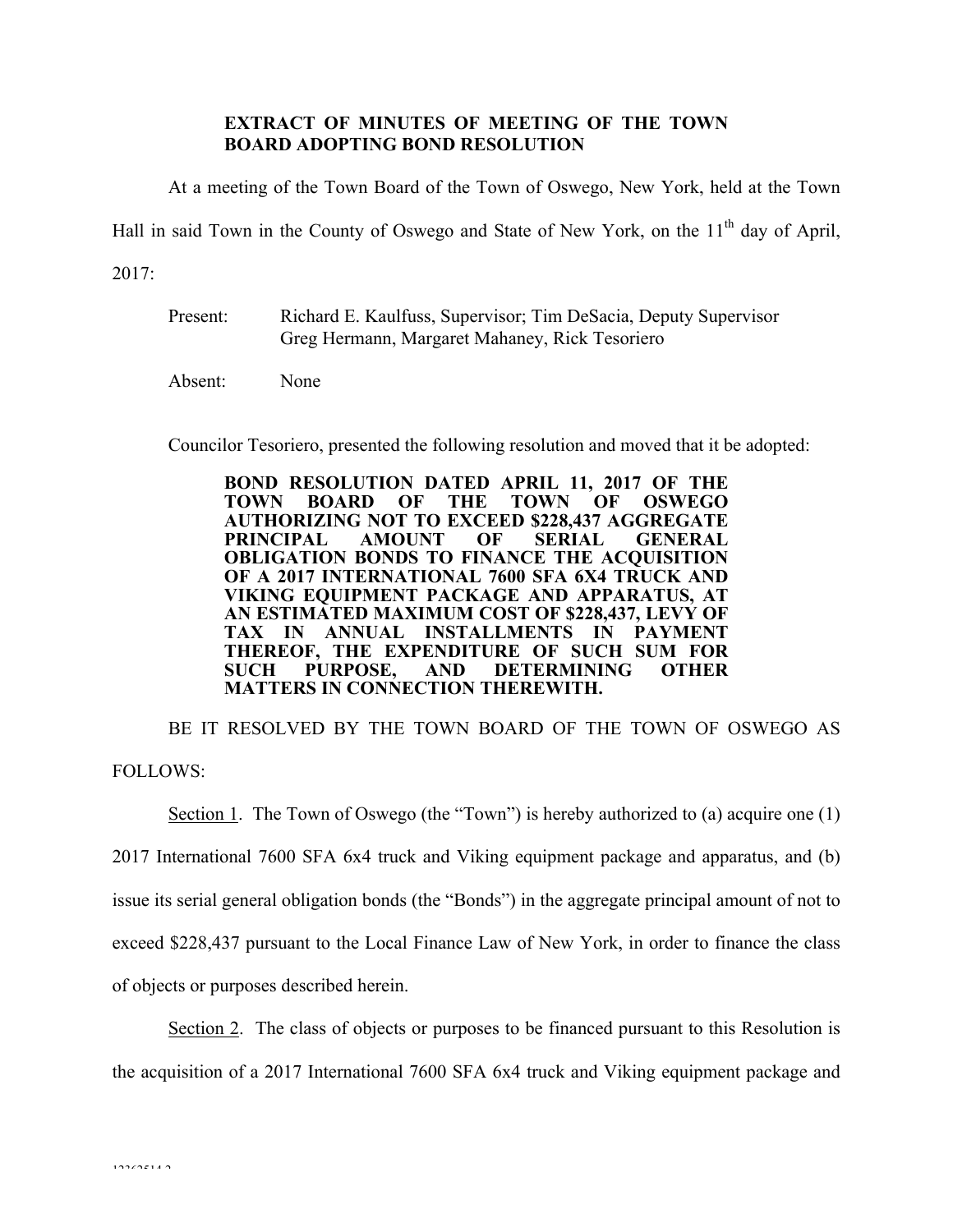apparatus, including issuance costs of the Bonds and bonds anticipation notes hereinafter referred to (collectively, the "Purpose").

Section 3. It is hereby determined and declared that (a) the maximum cost of the Purpose, as estimated by the Board, is \$228,437, (b) no money has heretofore been authorized to be applied to the payment of the cost of the Purpose, and (c) the Town plans to finance the cost of the Purpose from funds raised by the issuance of the Bonds and bond anticipation notes hereinafter referred to and a grant received from United States Department of Agriculture, Rural Development.

Section 4. It is hereby determined that the Purpose is one of the class of objects or purposes described in Subdivision 28 of Paragraph a of Section 11.00 of the Local Finance Law, and that the period of probable usefulness of the Purpose is fifteen (15) years. The proposed maturity of the Bonds authorized herein will be in excess of five (5) years.

Section 5. Subject to the provisions of the Local Finance Law, the power to authorize the issuance of and to sell bond anticipation notes in anticipation of the sale of the Bonds, including renewals of such notes, is hereby delegated to the Supervisor of the Town, the chief fiscal officer. Such notes shall be of such terms, form and contents, and shall be sold in such manner, as may be prescribed by said Supervisor of the Town, consistent with the provisions of the Local Finance Law.

Section 6. The power to further authorize the issuance of the Bonds and bond anticipation notes and to prescribe the terms, form and contents of the Bonds and bond anticipation notes, including the consolidation with other issues and the use of substantially level debt service, subject to the provisions of this Resolution and the Local Finance Law, and to sell and deliver the Bonds and bond anticipation notes, is hereby delegated to the Supervisor of the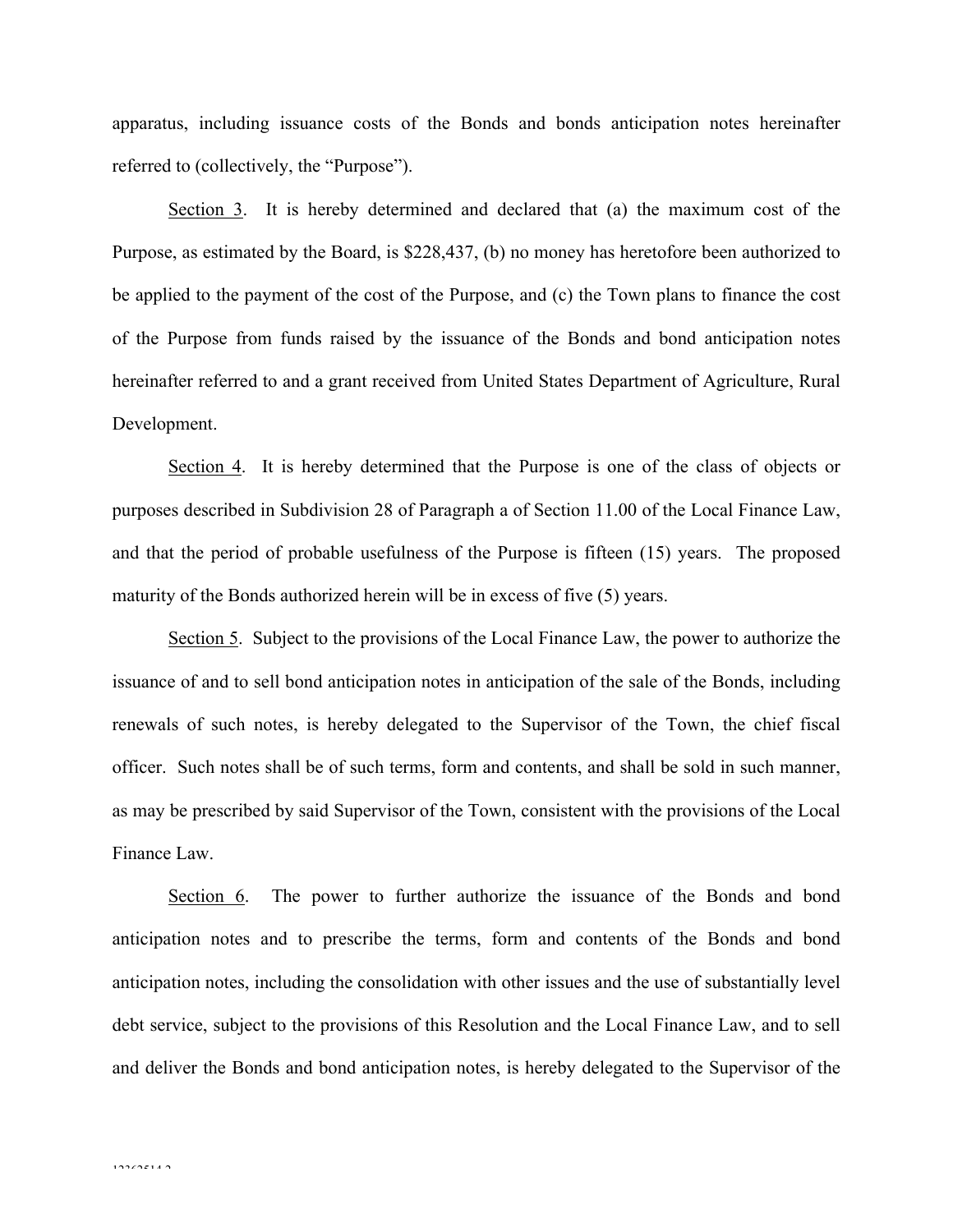Town. The Supervisor of the Town is hereby authorized to sign and the Town Clerk is hereby authorized to attest any Bonds and bond anticipation notes issued pursuant to this Resolution, and to affix to such Bonds and bond anticipation notes the corporate seal of the Town.

Section 7. The faith and credit of the Town of Oswego, New York, are hereby irrevocably pledged for the payment of the principal of and interest on such Bonds and bond anticipation notes as the same respectively become due and payable. An annual appropriation shall be made in each year sufficient to pay the principal of and interest on such obligations becoming due and payable in such year, to the extent the necessary funds are not provided from other sources. There shall be levied annually on all taxable real property in the Town, a tax sufficient to pay the principal of and interest on such obligations as the same become due and payable, to the extent the necessary funds are not provided from other sources.

Section 8. This Resolution shall constitute the Town's "official intent", within the meaning of Section 1.150-2 of the Treasury Regulations, to finance the cost of the Purpose with the Bonds and notes herein authorized. The Town shall not reimburse itself from the proceeds of the Bonds or notes for any expenditures paid more than sixty days prior to the date hereof, unless specifically authorized by Section 1.150-2 of the Treasury Regulations.

Section 9. This resolution is adopted subject to a permissive referendum pursuant to Section 35.00 of the Local Finance Law and Section 90.00 of the Town Law. The Town Clerk is hereby authorized and directed within ten (10) days after the adoption of said resolution, to cause to be published a notice which sets forth the date of the resolution's adoption and contains an abstract of the resolution concisely stating its purpose and effect.

Section 10. This Resolution shall be published in full by the Town Clerk together with a notice in substantially the form prescribed by Section 81.00 of the Local Finance Law, and such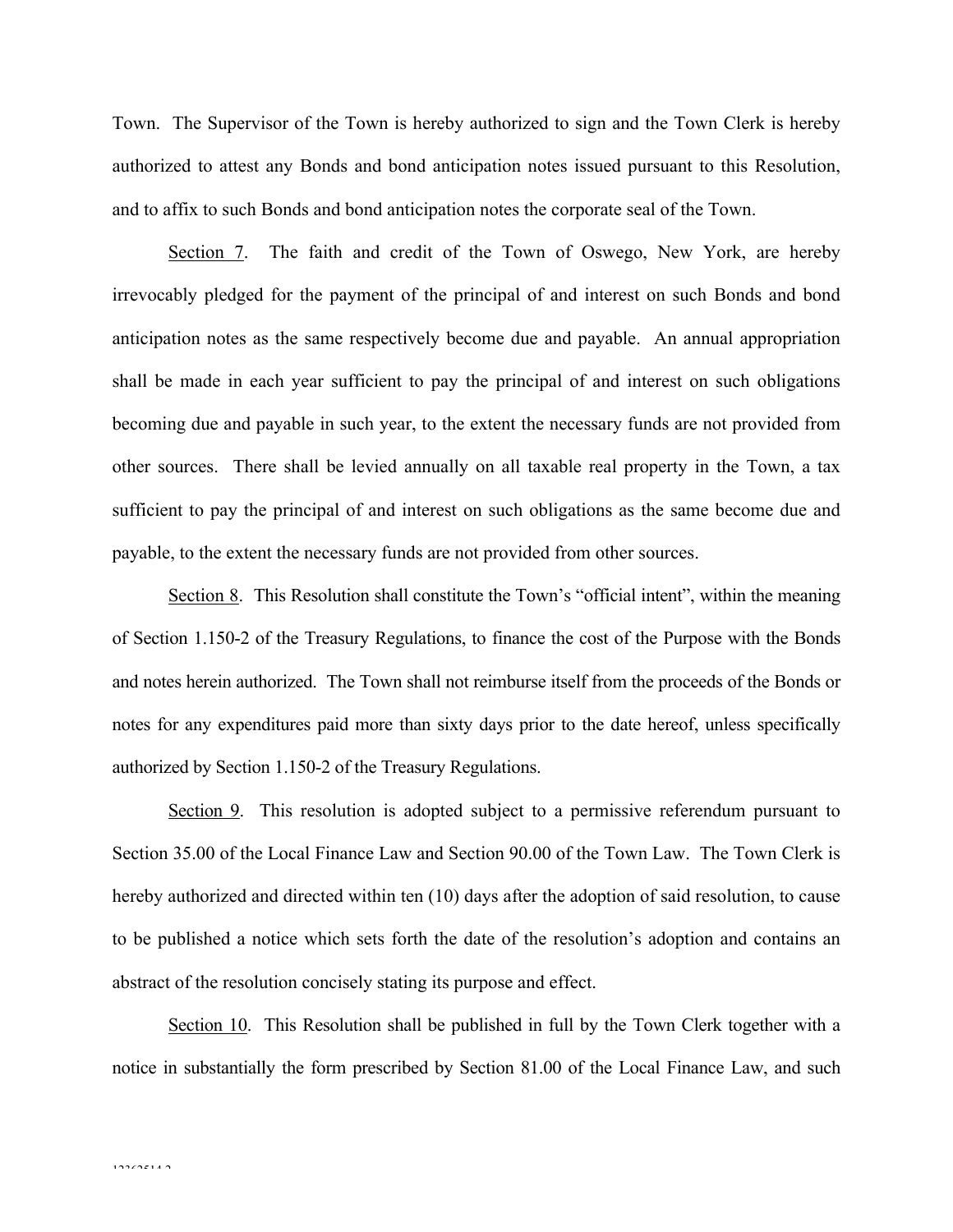publication shall be in each official newspaper of the Town. The validity of the Bonds or of any bond anticipation notes issued in anticipation of the sale of the Bonds may be contested only if such obligations are authorized for an object or purpose for which the Town is not authorized to expend money, or the provisions of law which should be complied with at the date of publication of this Resolution are not substantially complied with, and an action, suit or proceeding contesting such validity is commenced within twenty (20) days after the date of such publication; or if said obligations are authorized in violation of the provisions of the Constitution.

Section 11. The firm Barclay Damon, LLP is hereby appointed to serve as Bond Counsel to the Town in connection with the Bonds and notes herein authorized.

Section 12. This Resolution shall take effect upon the earlier of (a) expiration of the time for filing a petition requesting that the issuance of the Bonds be submitted to referendum or (b) a positive vote upon the referendum authorizing the issuance of the Bonds.

The question of the adoption of the foregoing resolution was seconded by Councilor Kaulfuss, and duly put to vote on a roll call, which resulted as follows:

| Richard Kaulfuss, Supervisor   | YAY |
|--------------------------------|-----|
| Tim DeSacia, Deputy Supervisor | YAY |
| Greg Hermann                   | YAY |
| <b>Margaret Mahaney</b>        | YAY |
| Rick Tesoriero                 | YAY |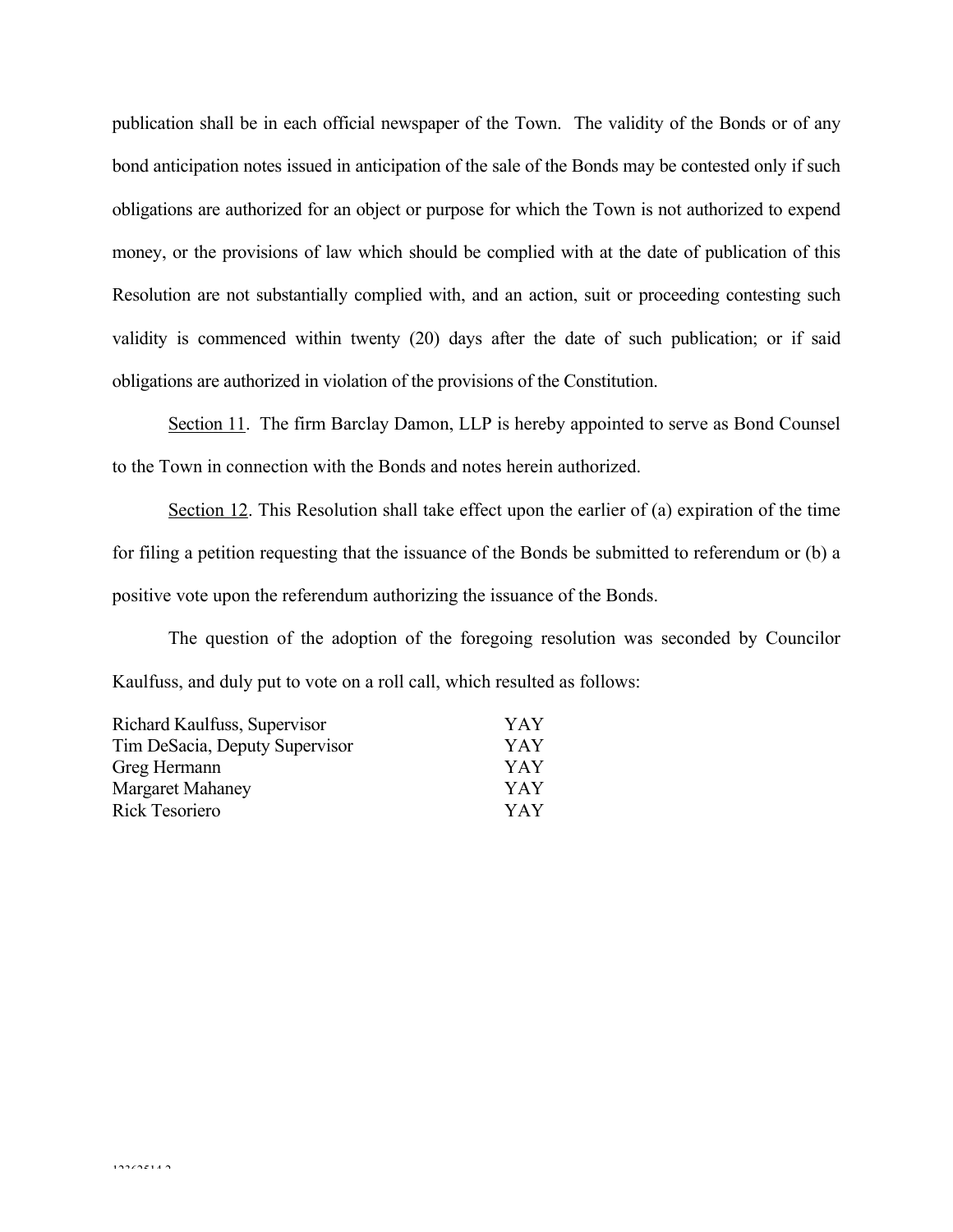# STATE OF NEW YORK ) ) SS.: COUNTY OF OSWEGO )

I, the undersigned Clerk of the Town of Oswego, do hereby certify as follows:

1. A Regular Meeting of the Board of the Town of Oswego, State of New York, was duly held on April 11, 2017, and Minutes of said meeting have been duly recorded in the Minute Book kept by me in accordance with law for the purpose of recording the Minutes of meetings of said Board. I have compared the attached Extract with said Minutes so recorded and said Extract is a true copy of said Minutes and of the whole thereof insofar as said Minutes relate to matters referred to in said Extracts.

2. Said Minutes correctly state the time when said Meeting was convened and the place where such meeting was held and the members of said Board who attended said Meeting.

3. Public Notice of the time and place of said Meeting was duly given to the public and the news media in accordance with the Open Meetings Law, constituting Chapter 511 of the Laws of 1976 of the State of New York, and that the members of said Board had due notice of said Meeting and that the Meeting was in all respects duly held and a quorum was present and acted throughout.

IN WITNESS WHEREOF, I have hereunto set my hand and have hereunto affixed the corporate seal of the Town of Oswego this day of April, 2017.

Town Clerk

 $\mathcal{L}_\text{max}$  , and the set of the set of the set of the set of the set of the set of the set of the set of the set of the set of the set of the set of the set of the set of the set of the set of the set of the set of the

[Seal]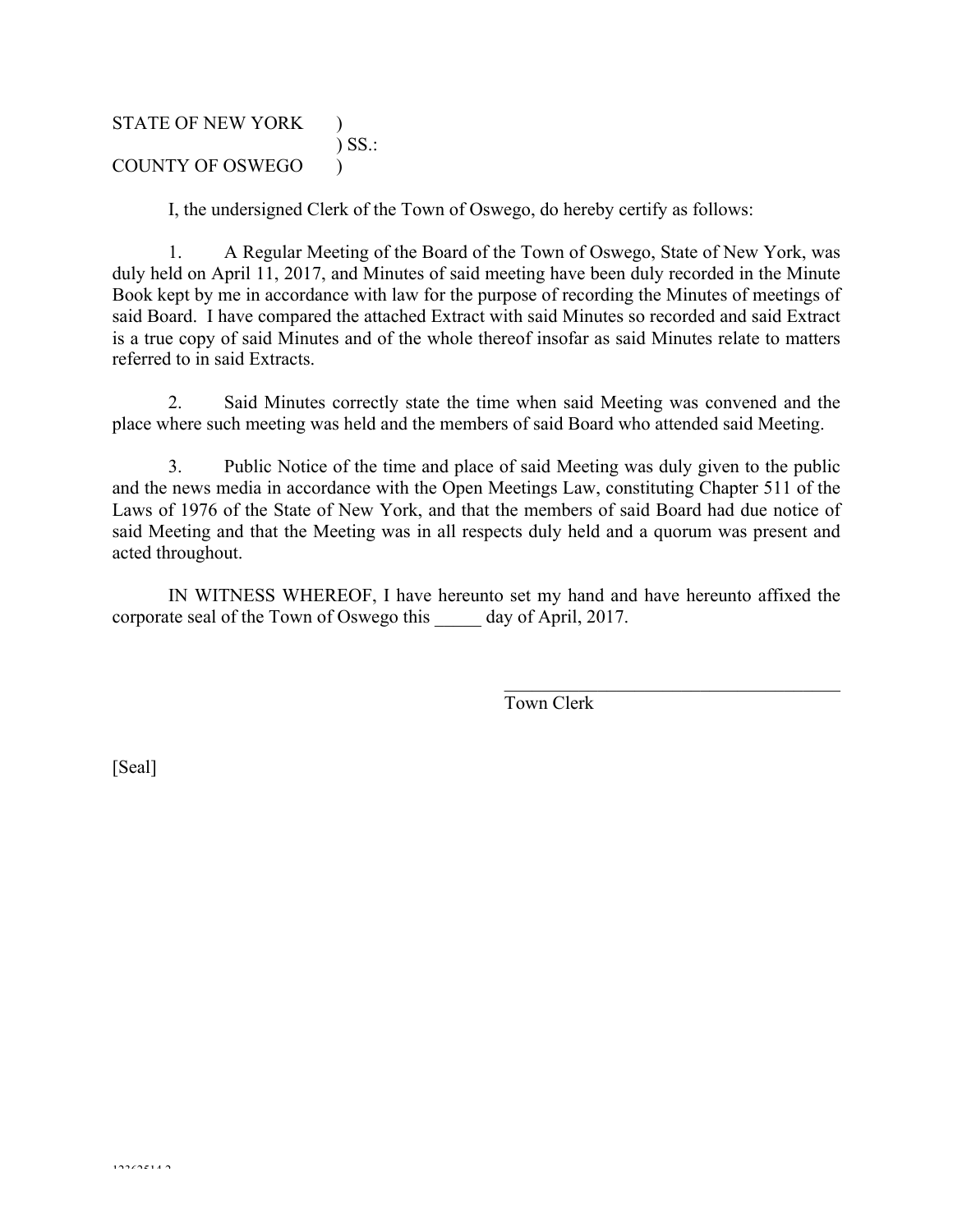## NOTICE OF ADOPTION OF BOND RESOLUTION SUBJECT TO A PERMISSIVE REFERENDUM

At a regular meeting held on the  $11<sup>th</sup>$  day of April, 2017, the Town Board of the Town of Oswego, New York duly adopted a resolution, an abstract of which follows, which resolution is subject to a permissive referendum pursuant to Section 35.00 of the Local Finance Law of the State of New York. If after thirty days of the resolution's adoption by the Town Board, no petition objecting to the resolution and requesting approval by the voters is filed with the Town Clerk of the Town of Oswego, the resolution will be declared duly adopted.

#### ABSTRACT OF BOND RESOLUTION DATED APRIL 11, 2017

The following is a summary of a resolution adopted by the Town Board of the Town of Oswego on April 11, 2017. Said resolution authorizes the issuance and sale of a serial bond or bonds, and a bond anticipation note or notes in anticipation of the issuance and sale of said serial bond or bonds, in an amount not to exceed \$228,437. The proceeds from the sale of the obligations authorized in said resolution shall be used for the object or purpose of acquiring a 2017 International 7600 SFA 6x4 truck and Viking equipment package and apparatus. The estimated maximum cost of said object or purpose is \$228,437, and the period of probable usefulness thereof is fifteen (15) years.

Dated: April 11, 2017

Town Clerk Town of Oswego Oswego County, New York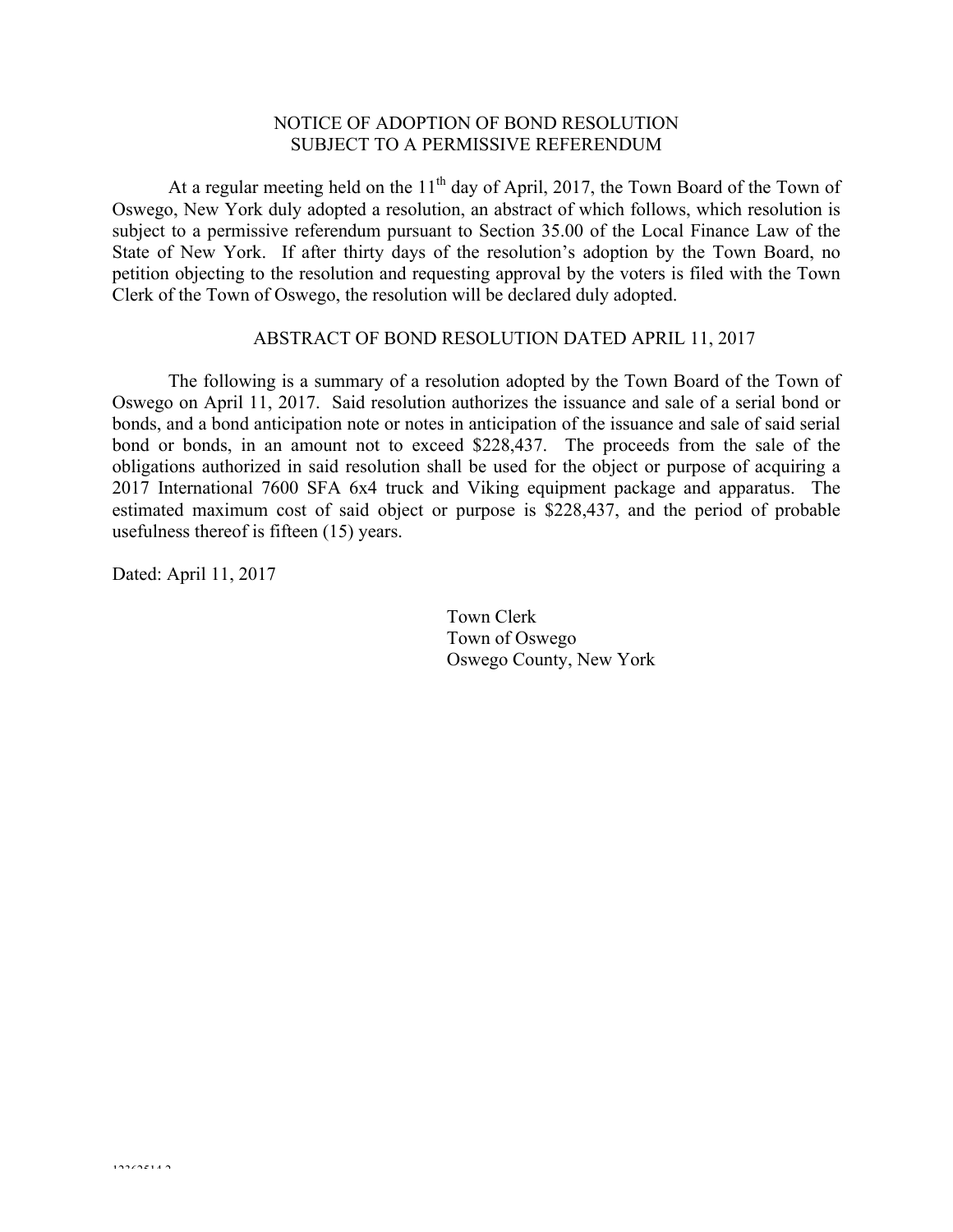#### **LEGAL NOTICE**

The resolution published herewith has been adopted on the  $11<sup>th</sup>$  day of April, 2017, and the validity of the obligations authorized by such resolution may be hereafter contested only if such obligations were authorized for an object or purpose for which the Town of Oswego is not authorized to expend money or if the provisions of law which should have been complied with as of the date of publication of this notice were not substantially complied with, and an action, suit or proceeding contesting such validity is commenced within twenty (20) days after the date of publication of this notice, or such obligations were authorized in violation of the provisions of the constitution. The permissive referendum period has expired and no petition requesting a permissive referendum has been submitted.

### Town Clerk

**BOND RESOLUTION DATED APRIL 11, 2017 OF THE TOWN BOARD OF THE TOWN OF OSWEGO AUTHORIZING NOT TO EXCEED \$228,437 AGGREGATE PRINCIPAL AMOUNT OF SERIAL GENERAL OBLIGATION BONDS TO FINANCE THE ACQUISITION OF A 2017 INTERNATIONAL 7600 SFA 6X4 TRUCK AND VIKING EQUIPMENT PACKAGE AND APPARATUS, AT AN ESTIMATED MAXIMUM COST OF \$228,437, LEVY OF TAX IN ANNUAL INSTALLMENTS IN PAYMENT THEREOF, THE EXPENDITURE OF SUCH SUM FOR SUCH PURPOSE, AND DETERMINING OTHER MATTERS IN CONNECTION THEREWITH.**

BE IT RESOLVED BY THE TOWN BOARD OF THE TOWN OF OSWEGO AS FOLLOWS:

Section 1. The Town of Oswego (the "Town") is hereby authorized to (a) acquire one (1) 2017 International 7600 SFA 6x4 truck and Viking equipment package and apparatus, and (b) issue its serial general obligation bonds (the "Bonds") in the aggregate principal amount of not to exceed \$228,437 pursuant to the Local Finance Law of New York, in order to finance the class of objects or purposes described herein.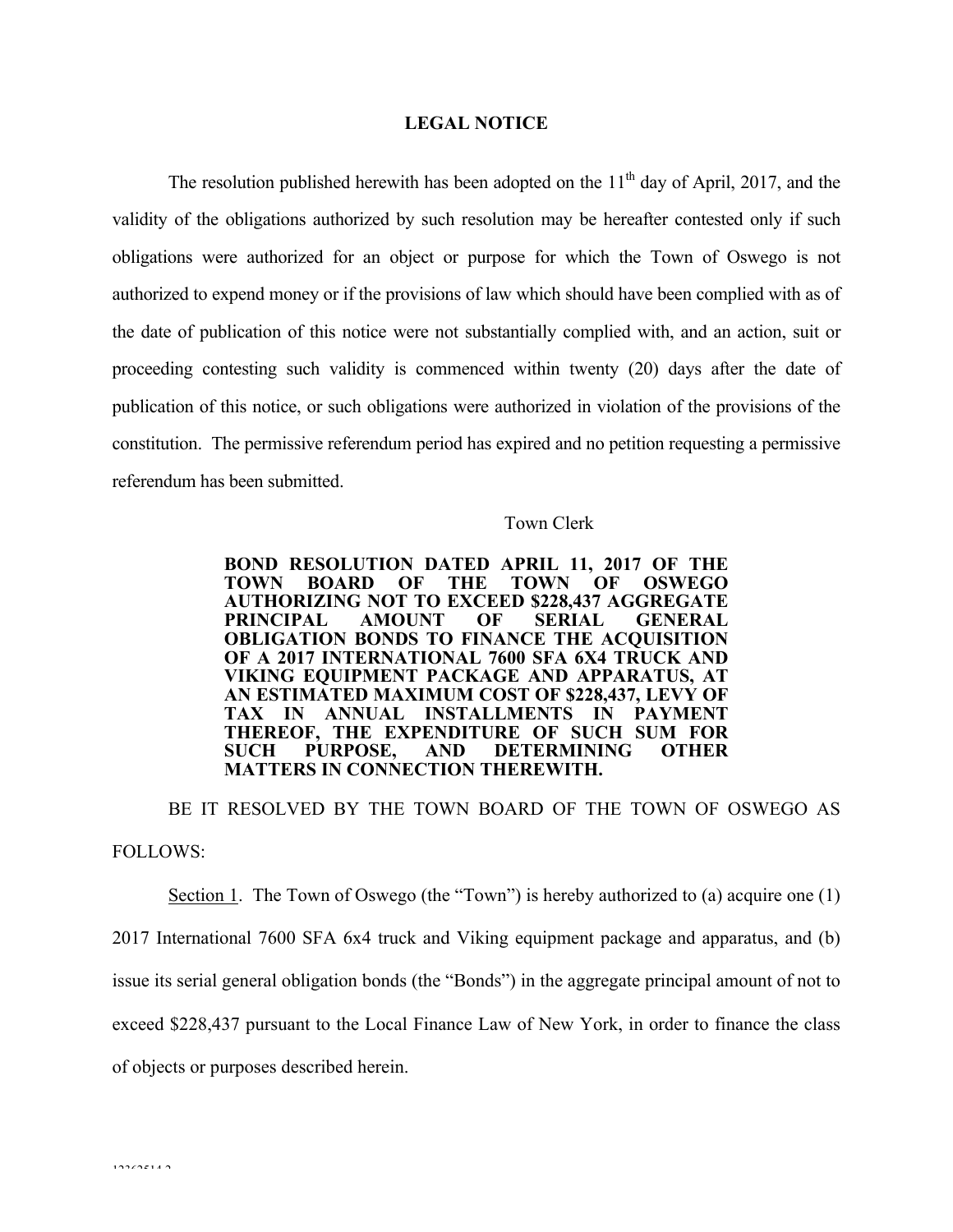Section 2. The class of objects or purposes to be financed pursuant to this Resolution is the acquisition of a 2017 International 7600 SFA 6x4 truck and Viking equipment package and apparatus, including issuance costs of the Bonds and bonds anticipation notes hereinafter referred to (collectively, the "Purpose").

Section 3. It is hereby determined and declared that (a) the maximum cost of the Purpose, as estimated by the Board, is \$228,437, (b) no money has heretofore been authorized to be applied to the payment of the cost of the Purpose, and (c) the Town plans to finance the cost of the Purpose from funds raised by the issuance of the Bonds and bond anticipation notes hereinafter referred to and a grant received from United States Department of Agriculture, Rural Development.

Section 4. It is hereby determined that the Purpose is one of the class of objects or purposes described in Subdivision 28 of Paragraph a of Section 11.00 of the Local Finance Law, and that the period of probable usefulness of the Purpose is fifteen (15) years. The proposed maturity of the Bonds authorized herein will be in excess of five (5) years.

Section 5. Subject to the provisions of the Local Finance Law, the power to authorize the issuance of and to sell bond anticipation notes in anticipation of the sale of the Bonds, including renewals of such notes, is hereby delegated to the Supervisor of the Town, the chief fiscal officer. Such notes shall be of such terms, form and contents, and shall be sold in such manner, as may be prescribed by said Supervisor of the Town, consistent with the provisions of the Local Finance Law.

Section 6. The power to further authorize the issuance of the Bonds and bond anticipation notes and to prescribe the terms, form and contents of the Bonds and bond anticipation notes, including the consolidation with other issues and the use of substantially level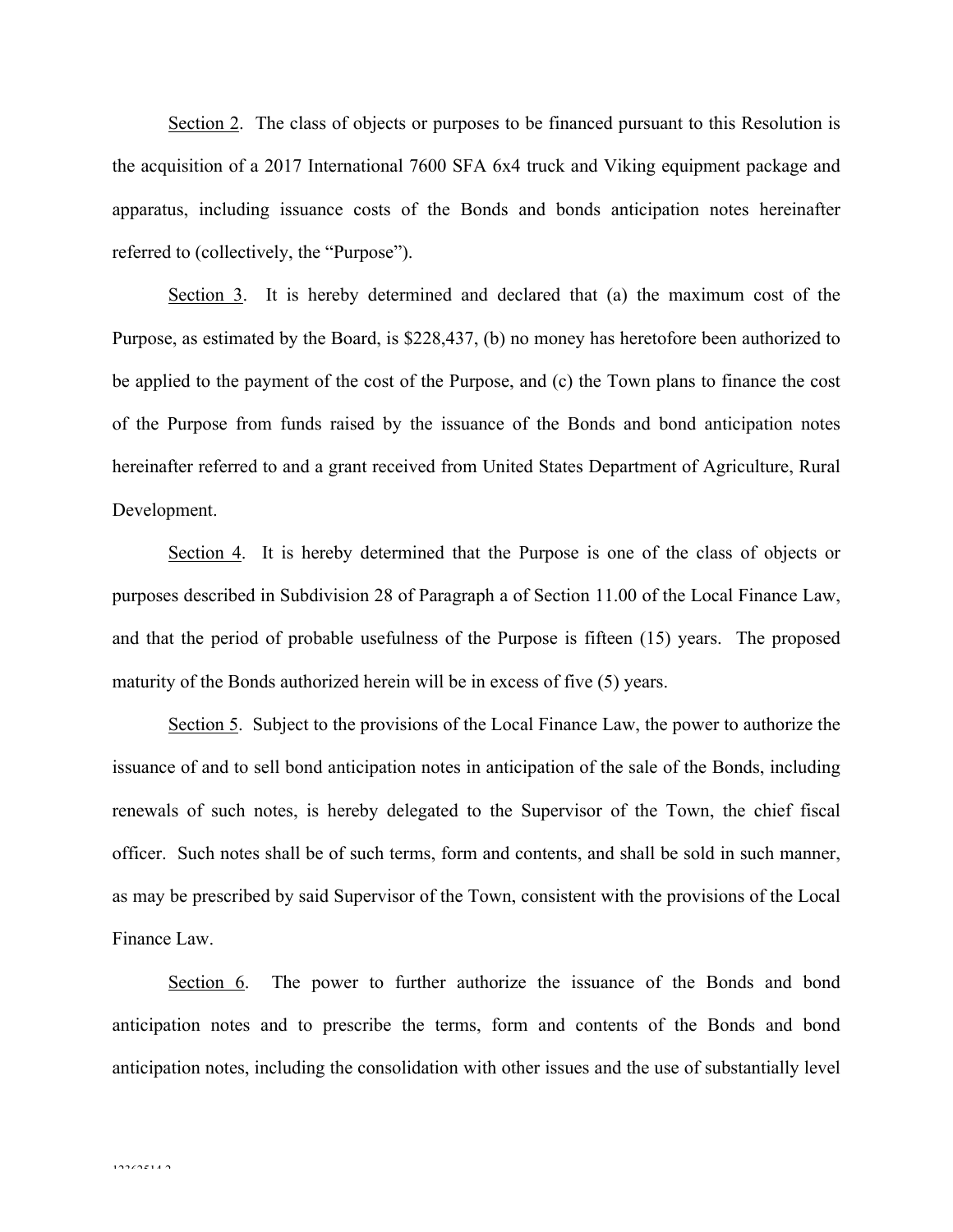debt service, subject to the provisions of this Resolution and the Local Finance Law, and to sell and deliver the Bonds and bond anticipation notes, is hereby delegated to the Supervisor of the Town. The Supervisor of the Town is hereby authorized to sign and the Town Clerk is hereby authorized to attest any Bonds and bond anticipation notes issued pursuant to this Resolution, and to affix to such Bonds and bond anticipation notes the corporate seal of the Town.

Section 7. The faith and credit of the Town of Oswego, New York, are hereby irrevocably pledged for the payment of the principal of and interest on such Bonds and bond anticipation notes as the same respectively become due and payable. An annual appropriation shall be made in each year sufficient to pay the principal of and interest on such obligations becoming due and payable in such year, to the extent the necessary funds are not provided from other sources. There shall be levied annually on all taxable real property in the Town, a tax sufficient to pay the principal of and interest on such obligations as the same become due and payable, to the extent the necessary funds are not provided from other sources.

Section 8. This Resolution shall constitute the Town's "official intent", within the meaning of Section 1.150-2 of the Treasury Regulations, to finance the cost of the Purpose with the Bonds and notes herein authorized. The Town shall not reimburse itself from the proceeds of the Bonds or notes for any expenditures paid more than sixty days prior to the date hereof, unless specifically authorized by Section 1.150-2 of the Treasury Regulations.

Section 9. This resolution is adopted subject to a permissive referendum pursuant to Section 35.00 of the Local Finance Law and Section 90.00 of the Town Law. The Town Clerk is hereby authorized and directed within ten (10) days after the adoption of said resolution, to cause to be published a notice which sets forth the date of the resolution's adoption and contains an abstract of the resolution concisely stating its purpose and effect.